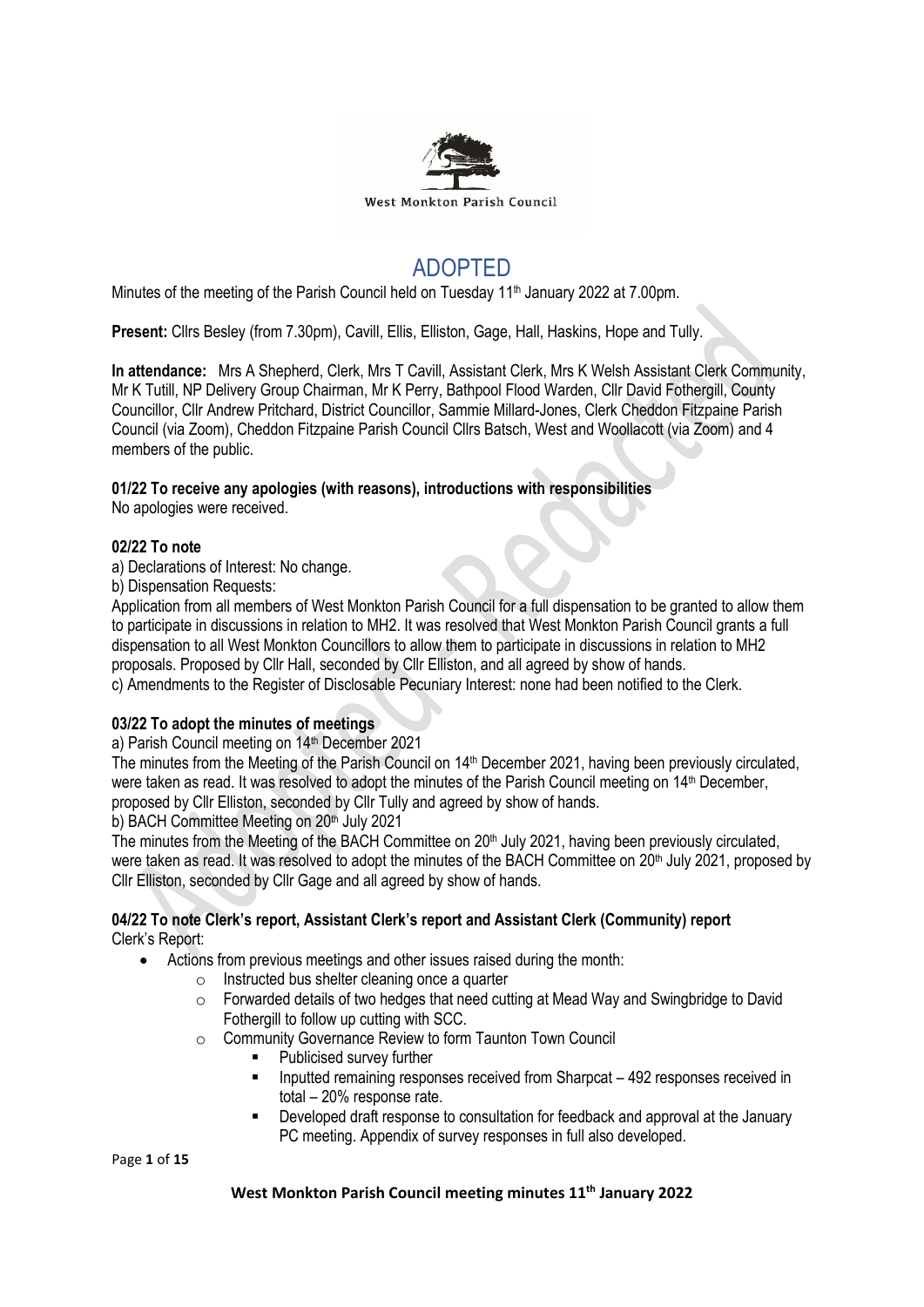- $\circ$  Meeting with Persimmon and SWT to discuss tree planting on 14th January and pre meet with SWT on 10th January
- $\circ$  Press release in respect of MH1 issues / experiences commenced its development progress delayed by CGR and MH2 responses.
- $\circ$  Letter to MP in relation to the issues / experiences on MH1 commenced progress delayed by CGR and MH2 responses.
- **Other Parish Administration:** 
	- o Updating Planning Log with planning decisions / conditions weekly.
	- o Review MH2 planning application and developed draft PC response.
- BACH:
	- o Air conditioning quote accepted, installation date awaited.
	- $\circ$  Committee Meeting arrangements. Meeting took place on 20th December and the following actions were agreed:
		- Frequency of cleaning to remain at twice a week
			- Two smaller tables to be purchased<br>■ Moving around of chairs to enable m
		- Moving around of chairs to enable more storage room in cupboard.
		- 24 mugs for kitchen to be purchased.
		- New heavy duty rug for entrance.
		- Carpet and window cleaning to be arranged for March.
		- Inventory of equipment in BACH to be developed and made available to hirers.
		- Budget for 2022/23 to be developed for next meeting
		- No changes to hire charges or terms and conditions at the moment.
	- o Next Committee Meeting to take place on Monday 14th March at 7pm.
- Meetings last month:
	- 1st December Dyers Brook Tree Planting
	- 1st December Country Park Working Group Meeting
	- 6th December CGR survey responses inputting
	- 7th December Agenda run through meeting
	- 7th December WM Liaison Meeting
	- 7th December Planning Committee Meeting
	- 8th December LGR / SCC Clerks Update meeting
	- 14th December Parish Council meeting
	- 20th December BACH Committee meeting
	- 23rd December 3rd January Leave / Office Closed for Christmas.
- Meetings this month:
	- 4th January Agenda run through meeting (Business PC Meeting agenda)
		- 4th January MH2 Planning Application meeting
		- 5th January LGR Clerks Session
		- 5th January Country Park Working Group Meeting
		- 6th January Meeting with SALC regarding CGR
		- 10th January MH1 Pre Meeting with SWT
		- 11th January Parish Council Meeting (Business)
		- 14th January Meeting with Persimmon / SWT re MH1 Trees
		- 17th January Carbon Literacy Training
		- 18th January Agenda run through meeting (Community / Project PC Meeting agenda)
		- 19th January LGR Clerks Session
		- 21st January Audit Working Group Meeting
		- 25th January Parish Council Meeting (Community / Project)
		- 31st January Country Park Working Group Meeting

Clerk raised email correspondence received from Persimmon about the design of the Hartnells Bus Shelters. Persimmon are proposing Cantilever Bus Shelters are installed. Councillors expressed concern about the width of the pavement and the lack of protection from weather that a cantilever shelter would provide. Clerk to request

Page **2** of **15**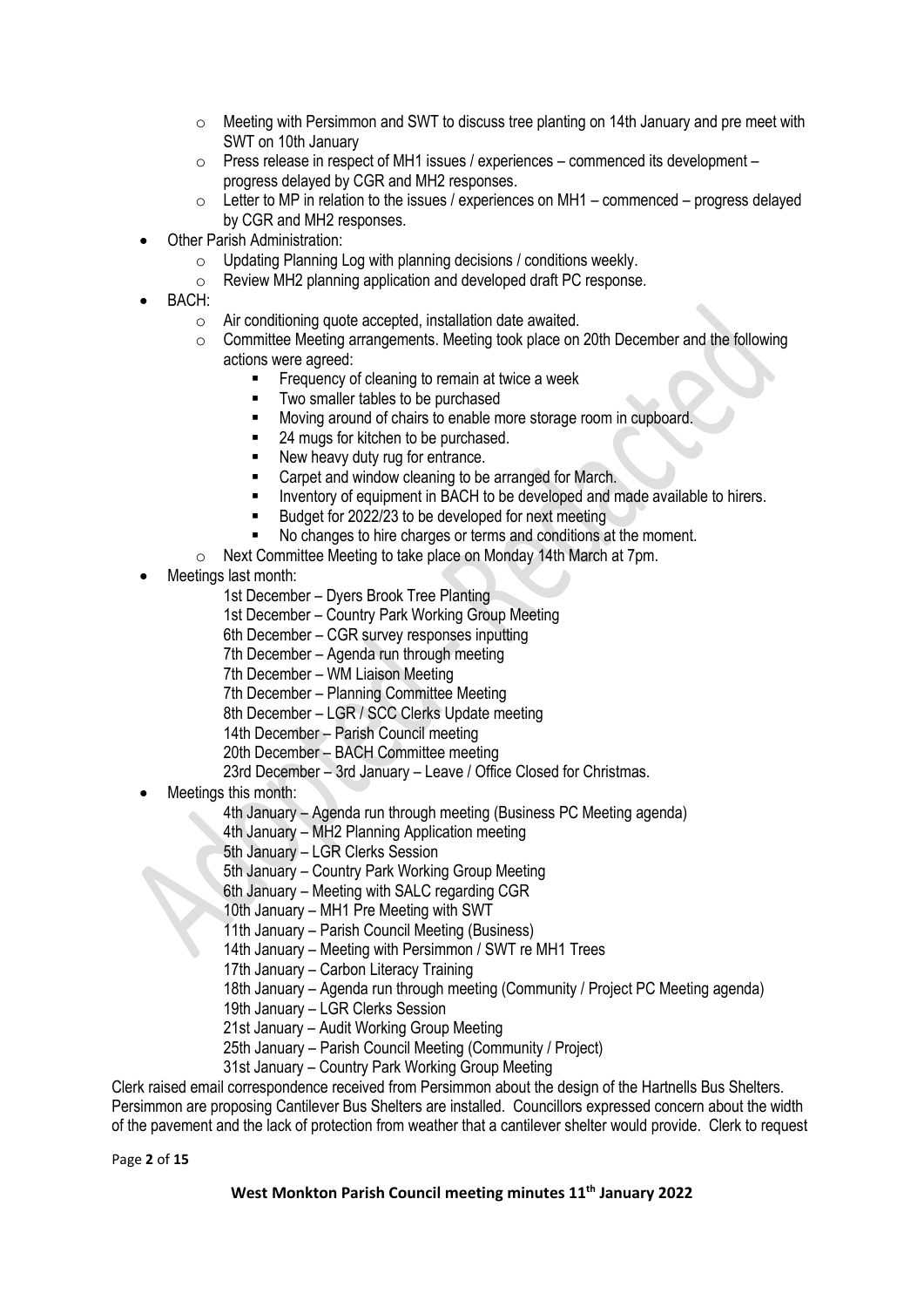that Persimmon make enquiries with SWT about setting the bus shelter back from the pavement on SWT land. Clerk to also request that conduit is provided to enable power to be added to the bus shelters later.

Assistant Clerk's Report:

- Actioned decisions made by Council and attended virtual and actual meetings.
- Distribution of newsletters ref corona virus pandemic, and other information from other agencies.
- Parish administration
	- o Checked with Lengthsman regarding area at end of School Road. Confirmed that Brambles have been sprayed, but another spraying and several cuts with bush whacker to reduce the vigour of the return growth are needed.
	- o Meeting at St Quintins to determine future of St Quintin's play area. SWT advises that next scheduled refurbishment will be 2023/2024.
	- o Bins have been installed at Monkton Elm and Gotton , no invoice yet
- Neighbourhood Plan: Regulation 16 submitted to SWT; information packs distributed to three Village Halls. Article explaining the process of Neighbourhood Planning posted on Monkton Matters. Regulation 16 stage has now closed. A Rhodes working though responses.
- Planning
	- o Applications forwarded and powerpoint presentations prepared. Check applications for compliance with NP. Request extensions to consultation period when required.
- Climate change and ecological emergency
	- o On-going with B Turner. Develop the next 6 months programme. Bethan to present in January meeting for approval.
- CIL projects:
	- o Safer route to school at CP, ongoing.
- Finance / Audit Working Party
	- o Present budget and precept for 2022/2023: approved. Submitted to SWT.

Assistant Clerk Community Report:

- Attended Parish Council Meeting
- Attended BACH Committee Meeting
- Covered Youth Club DISCO, organised event and purchased food and prizes
- Finalised forms and arrangements for Dyers Brook clearing volunteers
- Added updates to Monkton Matters
- Received calls over holiday period 1] noticeboard collapse on farriers green. 2] To discuss opportunities for volunteering as litter pickers in the community – to discuss and organise
- Emailed Andy Pritchard and Vikki Pow about the litter picking volunteering task
- Put community survey on survey monkey

# **05/22 Local Government Re-Organisation**

### **a) Update**

Clerk confirmed that the next LGR Advisory Board meeting is scheduled to take place on  $3<sup>rd</sup>$  February when the draft LCN boundaries may be discussed.

The next Town / Parish Council Conference is also scheduled to take place on  $17<sup>th</sup>$  February from 6-9pm virtually.

### **b) Community Governance Review to form Taunton Town Council**

Clerk confirmed that she attended a virtual meeting with SALC and representatives of the eight Parish Councils included in the Community Governance Review to form Taunton Town Council. The purpose of the meeting was for SALC to gather views to inform its response to the consultation.

Clerk confirmed that the proposed Parish Council response to the consultation had been circulated by email. It was resolved to approve the response for submission to SWT, proposed by Cllr Gage, seconded by Cllr Elliston and all agreed by show of hands.

Page **3** of **15**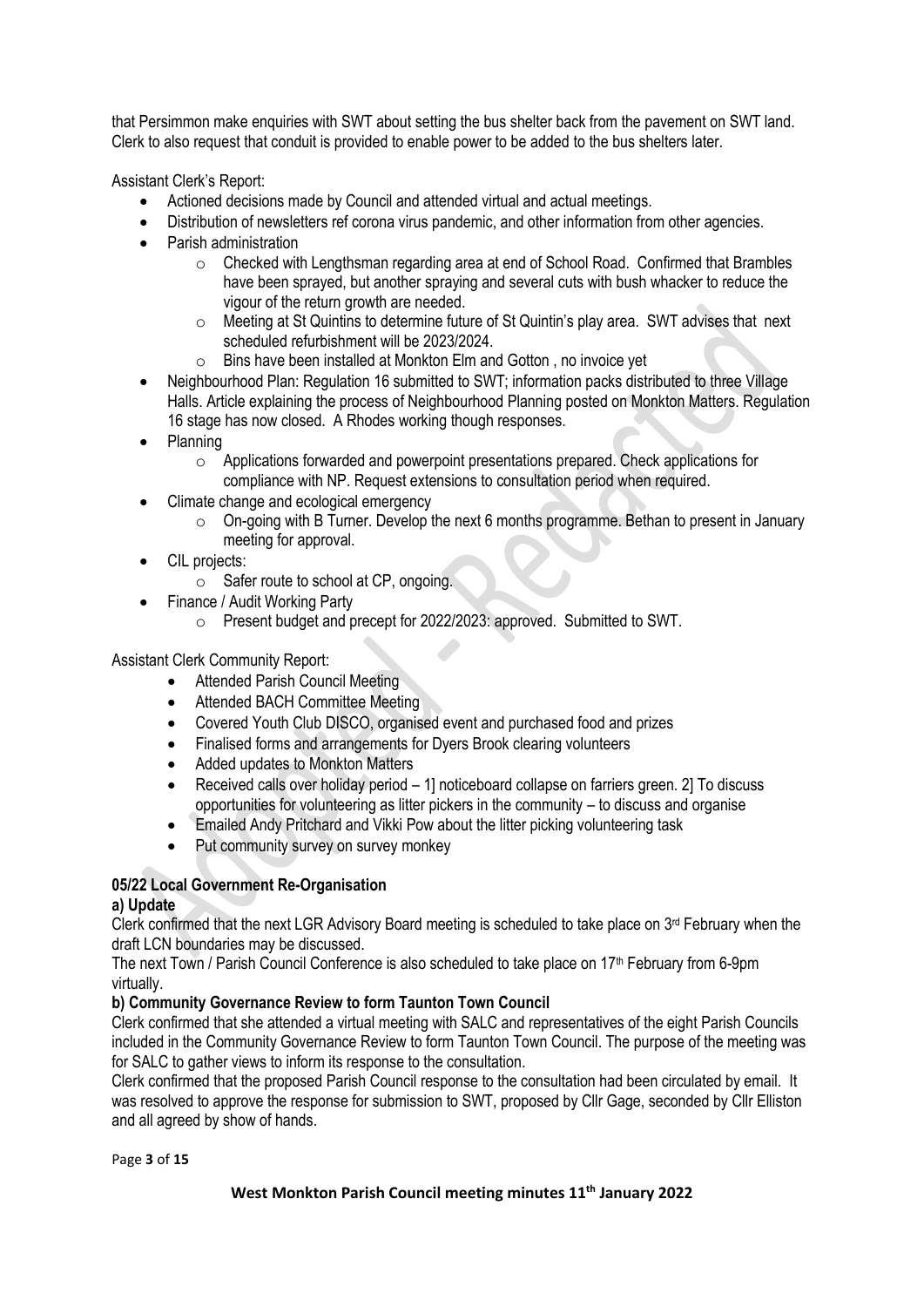## **06/22 SCC Report from Cllr D Fothergill**

Cllr Fothergill reported on the following:

Community Governance Review: SCC have responded to the consultation expressing concerns regarding the timescales within which the Review is being conducted and the process being followed.

Coronavirus infection rates: As of 31st December the number of confirmed Covid cases in Somerset was 83,300 (22% up from 68,307 on 30th September) and the number of Covid-attributed deaths 977. The rate per 100,000 stands at 766.6 (435.2) for Somerset with Mendip at 892.0 (564.1), Sedgemoor at 756.6 (418.1), South

Somerset 684.3 (505.5) and SW&T at 770.4 (276.6). The number of total deaths across the County is currently level with the 5-year average and the latest R-value for Somerset is between 0.9 and 1.1.

As of today (11<sup>th</sup> January) the rate per 100,000 has risen to 1262. The highest ever figure in Somerset. Hospital figures are stabilising but it is difficult to get people out of hospital.

Infection rates in Somerset continue to be extremely high. With the new Omicron variant it is important, even for those who have had both jabs, to remember to follow Government guidance on wearing masks, to continue to observe Social Distancing and to always ventilate indoor areas.

Somerset Coronavirus Support Helpline: A single phone number continues to be available for anyone in Somerset who needs Coronavirus-related support. 0300 790 6275, is open seven days a week from 8am to 6pm. Vaccination programmes roll-out: Somerset continues to have one of the highest vaccination rates in the country with the latest figures showing over 95.8% of the 18+ population having had one dose of vaccine and 93.2% having had both doses. In total 50.9% of the adult population have also received their booster.

Local Government Reorganisation: Following the Secretary of State for Levelling Up, Housing and Communities (DLUHC) decision to support the move to a single Unitary Council across Somerset it is expected that statutory orders will shortly be laid before Parliament with an agreed vesting date of April 2023. The first elections to the new authority together with Somerset Town and Parish elections will be held on 5th May 2022.

Pay boost for Somerset Carers: Somerset County Council and the NHS have announced a £4.8m investment to increase pay and recognise the vital contribution of carers in Somerset. The Council are proposing a 9% uplift to domiciliary care providers who agree to pay all their staff a minimum of £10.50 per hour; a retention bonus of £250 for those who have been working in registered care for the last 6 months; and a £250 payment for new starters in domiciliary care. The funding for these changes has been jointly agreed and funded by Somerset County Council and the NHS, as social care is crucial in supporting people leaving hospital and in the community. There are currently a number of vacant social care roles and to find out more visit [www.proudtocaresomerset.org.uk/jobs](http://www.proudtocaresomerset.org.uk/jobs)

Appeal for return of healthcare equipment: Healthcare equipment is loaned on behalf of the NHS and social care teams when people leave hospital or after a period of illness, to help them stay safe at home and retain their independence. However, the Covid-19 pandemic has increased demand for this equipment and created shortages in supply. To book a free collection so that equipment can be reused to help others call Millbrook Healthcare on 0333 003 2407.

Reporting faults on the Highway: Utilising a new upgraded online system with an improved interactive map, members of the public can report a highways problem 24/7. From potholes, blocked drains and broken manhole covers, to mud on the road, overgrown vegetation, damaged pavements or cycle paths, faulty traffic lights or missing markings – they can all be reported in just minutes from a smartphone, tablet or computer. The full range is available via [www.somerset.gov.uk/roads-and-transport/report-a-problem-on-the-road/](http://www.somerset.gov.uk/roads-and-transport/report-a-problem-on-the-road/)

Applications for school places 2022: All children starting school for the first time in September 2022, as well as those moving between infant and junior or first and middle school applications must be submitted by Saturday 15 January 2022[. www.somerset.gov.uk/admissions](http://www.somerset.gov.uk/admissions)

Hedges at Swingbridge and Mead Way – investigated with SCC. Swingbridge is SCCs responsibility, a works order has been filed but a road closure is required to cut the hedge which will cause some delay. The Mead Way hedge is the homeowners responsibility; SCC Highways have written to the homeowner requesting that the hedge is cut within 14 days.

The following questions / points were raised with Cllr Fothergill:

Page **4** of **15**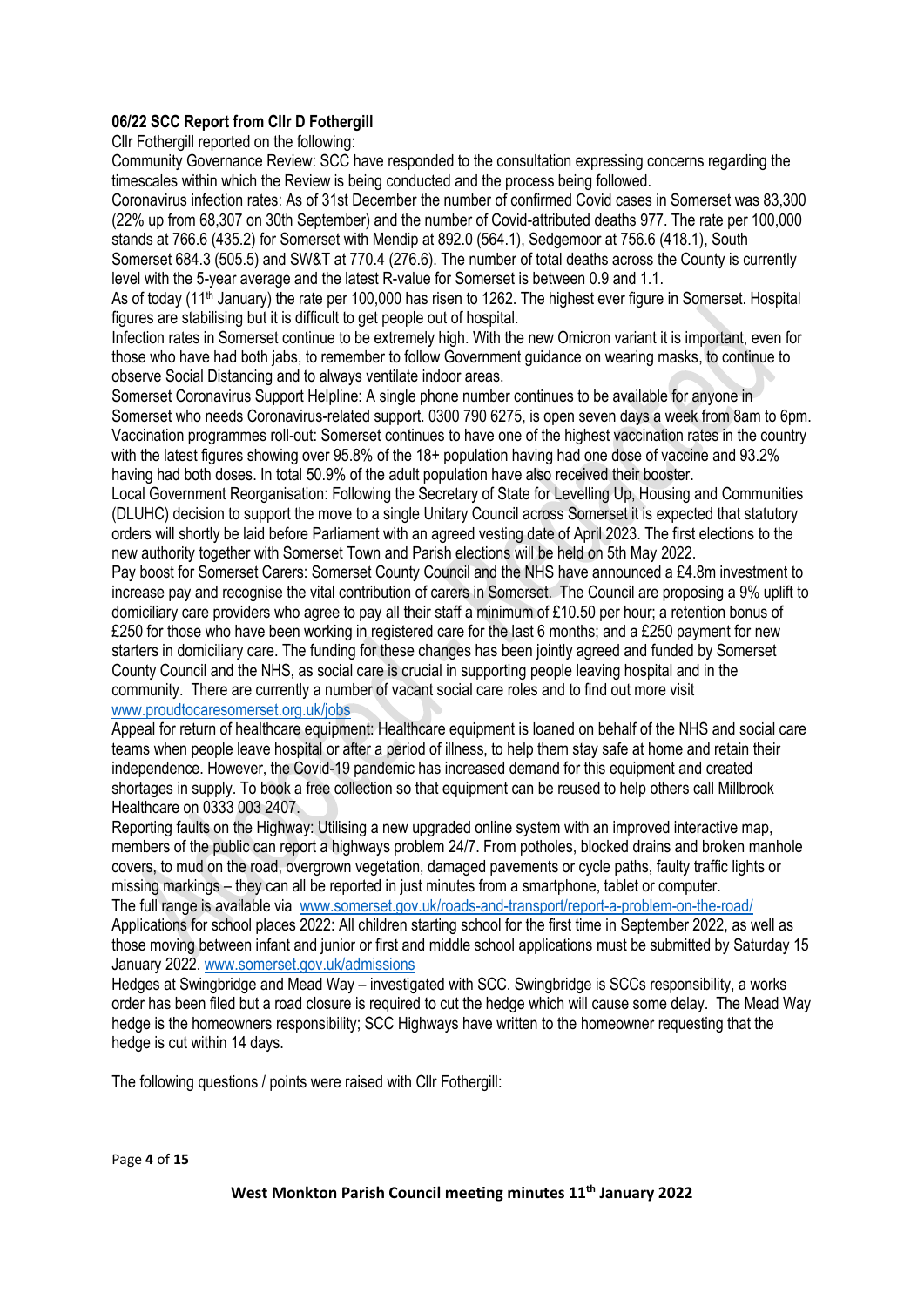Cllr Haskins raised the blocked drains in the parish caused by road sweeping not taking place after hedge cutting. Cllr Fothergill advised that blocked drains should be reported via the new reporting tool on the SCC website.

Cllr Gage asked if Cllr Fothergill had any information regarding the performance of Heathfield School. Cllr Fothergill confirmed that he would get some information and report back.

Cllr Tully reported that the hedge at Dyers Lane is also in need of a cut. Clerk to report.

Cllr Pritchard raised the condition of School Road which once more has pot holes that need work. Cllr Fothergill confirmed that he would discuss the issues with SCC Highways and ask them to take a look.

## **07/22 SW+T Council reports from Cllrs Cavill, Pritchard and Tully**

#### Cllr Tully reported on the following:

Two reports are going to SWT Full Council, one relates to Litter Enforcement Officers who will be issuing fines of £100.00. Cllr Tully commented that he felt the fines were excessive. The second report relates to a 4% rise in rent for Council Tax properties which Cllr Tully felt was also excessive. Cllr Cavill confirmed that although the rent is increasing, it will still be very cheap compared to other areas. The rise equates to £3.60 per week.

#### Cllr Pritchard reported on the following:

Local Hospitality Support Grant has restarted for businesses affected by Omicron. Grants of £1-5k are available for Hospitality and Leisure businesses.

Household Support Grants are also available for households who are struggling. The decision making process in respect of the grants is quick to enable help to households that need it quickly. It was agreed to add the press release regarding the grant to Monkton Matters.

#### Cllr Cavill reported on the following:

Community Governance Review – Marcus Prouse at SWT has indicated that the assessment of the responses to the consultation will be impartial and that SCC Officers will be involved in assessing the responses received. Cllr Cavill also reported that he raised the question at SWT Corporate Scrutiny on 5<sup>th</sup> January about CIL funds being ringfenced for spend in Parishes, something that SWT Cllr Rigby had indicated was possible. SWT Officers are making enquiries and coming back to confirm.

> Clerk to make a note to raise this point at the next meeting with SCC

Clerk to make this change going

Clerk to make a note to raise this point at the next meeting with SCC

Highways.

forward.

Highways.

#### **Public Question Time**

A member of the public raised the capacity of post boxes in the Parish, specifically the one outside the Almshouses. The member of the public requested that consideration is given to adequate new ones being installed in new developments.

A member of the public raised the increased use of Milton Hill by traffic to avoid the T junction at Yallands Hill. Cllr Fothergill noted that traffic monitoring is taking place in and around Monkton Heathfield and asked if one of the locations being monitored is Milton Hill.

A member of the public asked if the confidential item in respect of the Country Park could be separated so that part of the item is not confidential. Member of the public also asked that an explanation as to why the agenda item is confidential is included on the agenda.

Cllr Tully raised the broken knee high fencing around the ERR. Persimmon have confirmed that the fences will be fixed in one go just prior to adoption of the open space.

Cllr Hall raised the electronic display boards on the A38 and WRR. Both refer to 'use A38' but the road signs have A38 in brackets. Cllr Hall suggested that this may be causing road users some confusion.

#### Page **5** of **15**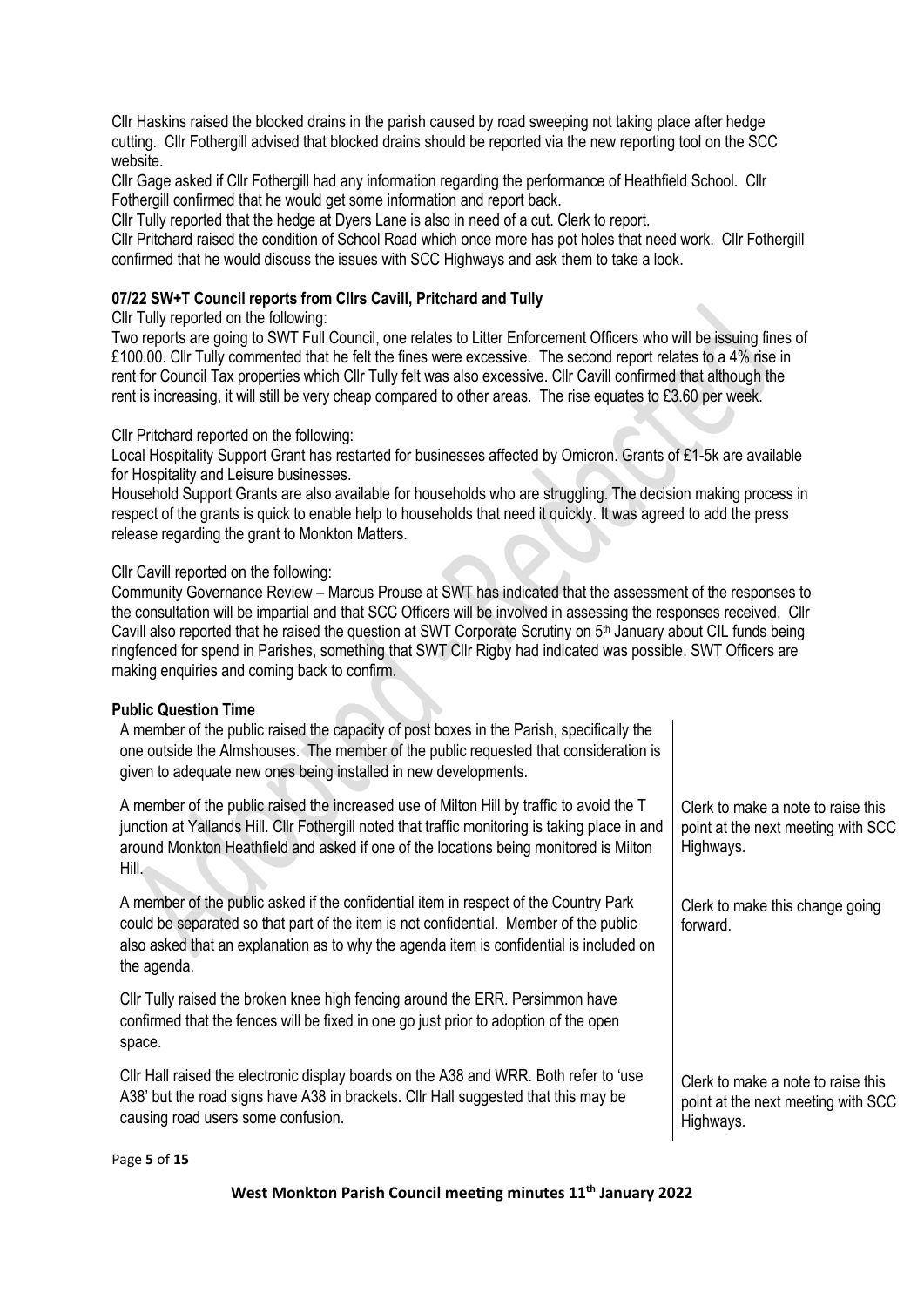Cllr Besley confirmed that MH2 and the enforcement of the 20mph speed limit also needed to be discussed with SCC Highways.

Cllr Tully raised concerns about Tudor Park and the safe route to school and the need for barriers to stop cyclists going straight onto the main road at the end of paths.

Clerk to make a note to raise issues with SCC Highways at the next meeting.

Clerk to make a note to raise issue with SCC Highways at the next meeting.

## **08/22 Planning**

### **a) To consider planning applications received**

14/21/0047/HYB Application for a Hybrid Planning application for Outline planning permission with all matters reserved, except for access related to the A38, for the second phase of the Monkton Heathfield development comprising of a residential and mixed use Garden Neighbourhood including up to 1210 No. dwellings, up to 4.83 hectares of land for strategic employment uses, 8 hectares of land for a through school, mixed use district centre, community facilities, green infrastructure, drainage works, land for a 600 No. space 'Bus and Ride' facility, relief road (EER2) and associated works and for Full planning permission for the erection of 240 No. dwellings with access, including temporary access arrangements, and associated infrastructure works on land east of the A38, south of Walford Cross, Monkton Heathfield.

The draft response prepared and circulated in advance of the meeting was discussed and amendments identified. Subject to those amendments being made the response was approved for submission. Proposed by Cllr Hall, seconded by Cllr Hope and agreed with all in favour (Cllrs Besley, Cavill and Tully abstained). It was agreed that a copy of the response would be added to Monkton Matters.

It was also agreed that a meeting with the Planning Officer to discuss the application and the points raised by the Parish Council.

Assistant Clerk confirmed that she had made contact with Create Streets about a review of the application being conducted and that a response is awaited.

48/21/0073 Application for outline planning with all matters reserved, except for access, for the demolition of employment buildings and erection of 28 No. dwellings with associated parking, cycle storage, refuse storage and private/communal amenity space at AMP Access, 156 Bridgwater Road, Monkton Heathfield (resubmission of 48/21/0033).

West Monkton Parish Council does not support this application as presented.

The Highways response is detailed, and the Parish Council supports the recommendations made therein. The Highways report suggest access via Pippin Road – access via the 'table' at Pippin Road would be acceptable.

The TPO at the entrance is being respected, but the no dig zone to protect the roots has not been accounted for and may cause problems in completing the entrance. Hedges and trees will still be removed from site, although off site trees apparently will be retained: since the site is surrounded by a bund it is hard to identify the red line boundary on the ground.

A Landscaping Plan has not been submitted. It was noted that the boundary against Pippin Road has not been cleared and rusting industrial saw bands remain within the trees and shrubs. There is no evidence of biodiversity net gain for the site, rather the reverse as plans are included to raise hedges and clear the space.

Although it is noted that in this submission there has been a reduction in the number of dwellings on the site, the design remains very dense and the Parish Council would wish to see more space between dwellings and closer adherence to garden town principles. Courtyard parking has been included, and the negative comments in the Police Crime report were noted. The experience of courtyard parking provision in MH1 is that the areas are little used, car owners park outside their own entrance and render the estate roads almost impassable, especially for the refuse wagon, delivery lorries and emergency services.

Page **6** of **15**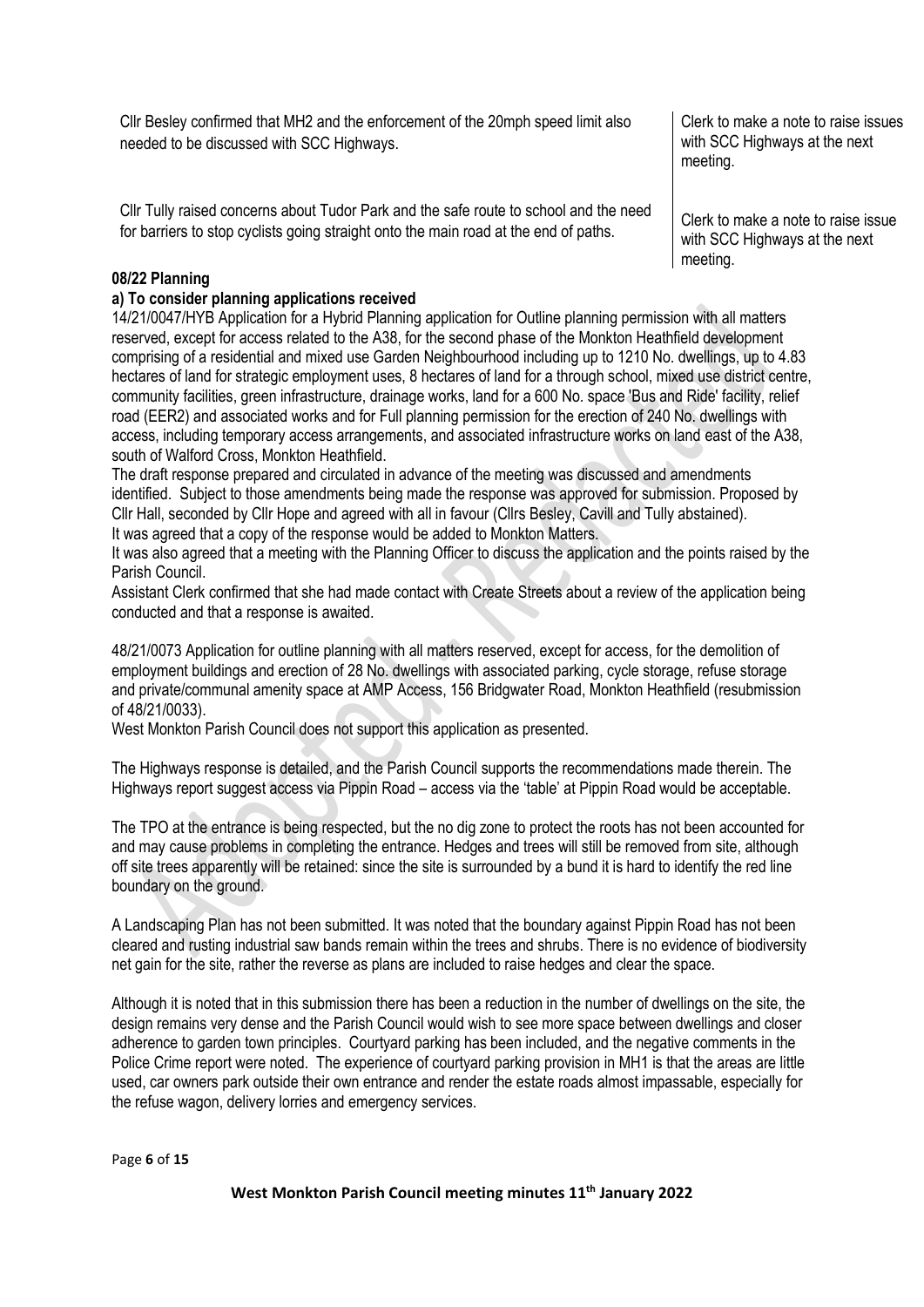Emerging NP policy H5 states that orientation, massing and landscaping should ensure maximum solar gain in accordance with the NPPF and SWT policy DM5. This is not reflected in the proposed layout.

Access into the adjoining footpath and cycle network is not shown as part of the development, which is not compliant with WM&CF Neighbourhood Plan policies. No Travel Plan included. Climate emergency check list – not completed properly stating the application is outline only so the questions can't be answered. This is not acceptable.

NP policy H1 states that 10 or more net dwellings should include 10% single storey dwellings for older people. There are 28 dwellings on the plan therefore 2 of them should be single storey.

No Landscaping Plan, no indication of biodiversity net gain, no lighting plan. The absence of these plans is not compliant with NP policies.

The NHS position/full surgeries at Creech St Michael, Crown and Lyngford is serious. The proposal for 28 dwellings will bring 28 families or single people into the Parish without there being sufficient health services readily available for their needs. The S106 money will not actually remedy this issue. The impact of this application and MH2 on current NHS provision will be unsupportable.

No measures regarding discovery of contaminants on site/ prevention of pollution during construction have been presented. Local knowledge indicates there will have been use of noxious chemicals on the site in its previous uses. A survey to ensure the proposal will result in safe and healthy dwellings, gardens and open spaces must be required before planning permission could be granted.

48/21/0079 Erection of a single storey extension to the side with part conversion of garage into ancillary accommodation and erection of car port at Fair View, 4 Milton Hill, Monkton Heathfield

West Monkton Parish Council supports this application.

The Climate emergency checklist has been completed and is in conformity with NP policies (including water butts and permeable surfaces).

Photos of loft submitted in support of an application affecting a roof are satisfactory..

The Parish Council supports the biodiversity net gain on the site by installation of bat and bird boxes, bee bricks There is no impact on the street scene.

48/21/0078 Variation of Condition No. 20 of application 48/13/0074 to replace the Ash trees with a suitable alternative on land off the Western Relief Road, Monkton Heathfield

West Monkton Parish Council supports this application.

Emerging Revised WM & CF Neighbourhood Plan NP policy R6 suggests use of native species grown in UK, supported by FSC stakes.

48/22/0001 Erection of an isolation unit for the rearing of young stock on land adjacent to Hestercombe Road, Gotton Full planning permission

West Monkton Parish Council does not support this application, as it appears to be an application for a very large building placed in the centre of a field, which will have maximum visual impact; with insufficient detail provided to support it. The dimensions of the building are not given in the plans, and it seems to be for a substantial number of animals.

The PEA assessment is very comprehensive with robust recommendations to protect local ecology, including replanting of vegetation lost by the erection of the unit and protection of local wildlife. West Monkton Parish Council strongly endorses the recommendations of the PEA.

Making the distinction between 'clean' and 'dirty' water, measures should be in place to attenuate increased clean water roof run off from going straight into the watercourses and ending up in the ditch to the south. These measures were not included in the application; some attenuation is essential. Local knowledge is that the field

Page **7** of **15**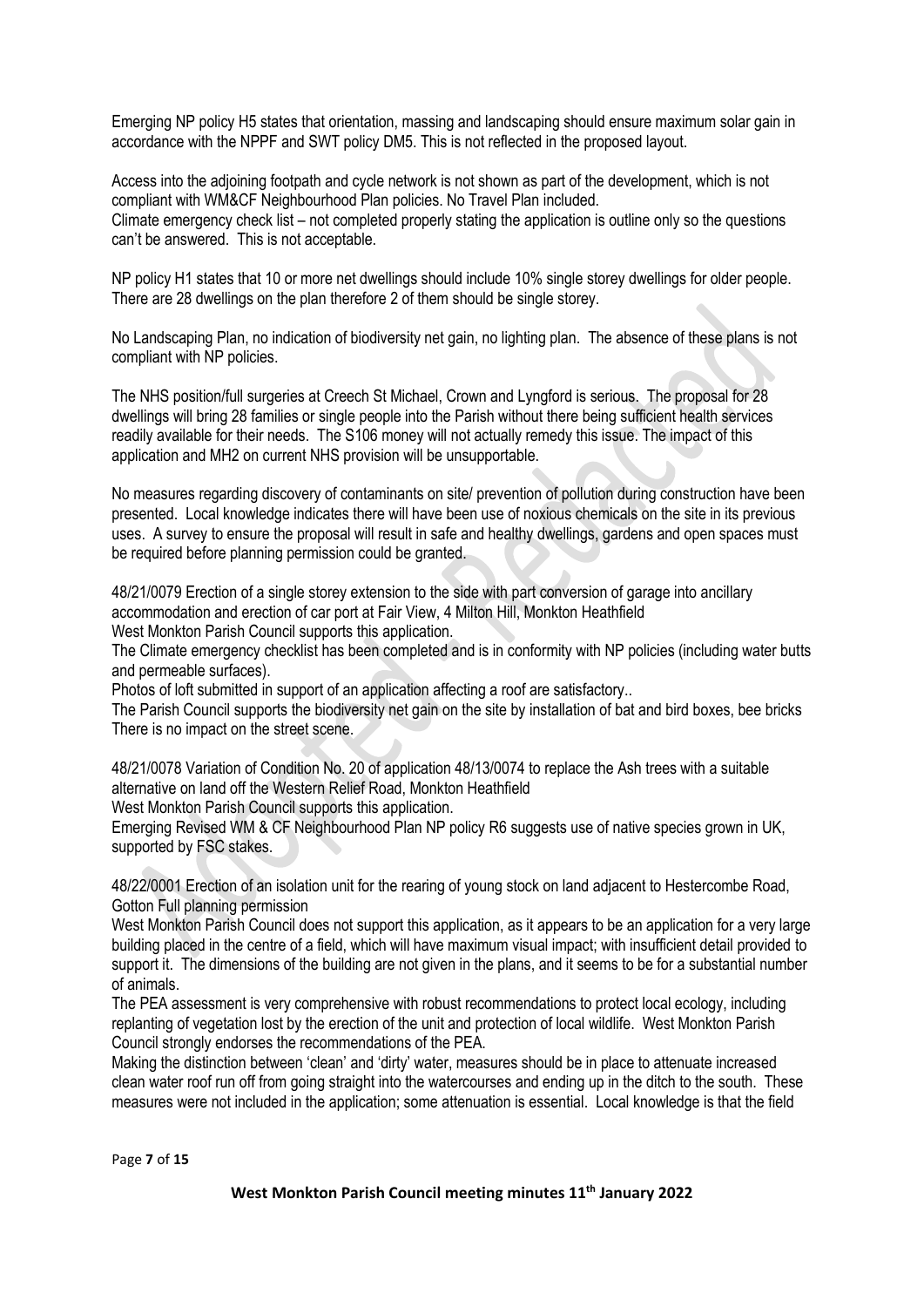has always 'lain wet'. The ditch should be retained, as it is part of the local watercourses/drainage system. There is no storage indicated for dung/bedding storage, and its run-off; which needs to be contained. If the application represents an increase in numbers of the livestock units on the farm/site then the impact of increased phosphates on the RAMSAR sites on the Somerset Moors and Levels must be taken into account. Drainage into local watercourses means the site is affected.

The site is next door to Hestercombe Special Area of Conservation (SAC) owing to the local bat populations. As bats will be flying and foraging in the area sensitive lighting for bats is a serious issue which has not been addressed in the application. In accordance with the WM & CF Neighbourhood Plan policy R1, dark skies should be protected, by use of downlighting, and warm white LEDs. Lux levels from these lamps on habitats and resting places used by bats and other wildlife must not cause disturbance or prevent the use of those habitats and resting places by those species. The building will doubtless require yard lighting, so specialist advice is required. The Climate Change check list has not completed, which is not acceptable as no explanations to any of the questions were provided.

The Parish Council supports the colour of the roof of the building as charcoal grey not white to reduce the impact on the landscape. If the position of the building were to be placed next door to the Hestercombe Road, its impact on the landscape would be reduced.

No Landscaping plan was provided. The Parish Council would wish to see suitable reparations to the arable field post-construction, with planting to screen the building, and hedges protected during construction and replaced and made good when construction was completed.

14/21/0024 Application for Outline Planning with all matters reserved, except for access and landscaping, for the erection of up to 28 No. dwellings with associated works, formation of access, landscaping, ground engineering and drainage works on land to the west of Derham Close, Creech St Michael Additional landscaping plans.

West Monkton Parish Council has no comment.

Pizza trading permit Change of trading day at the BACH from Wednesday to Monday. West Monkton Parish Council supports this application.

## **b) To note that Planning decisions made are available on SW+T Council website filed under the application number**

Clerk confirmed that the Planning Application in respect of the former Land Rover Garage site has been granted. 48/21/0048 Erection of a single storey extension to the side with conversion of garage into ancillary accommodation at Overton Cottage, Burlinch Lane, West Monkton - Application withdrawn pending further survey work in the spring.

### **09/22 Reports, including recent developments, matters to consider and decisions to be made: a) Bathpool Flood Warden: Mr Kevin Perry**

Mr Perry reported that the rainfall in December was not exceptionally high with 83% of the average rainfall but that the rain that did fall came in two tranches in the first and last 9 days of December. Flood alerts were in place on 25<sup>th</sup> December to 27<sup>th</sup> December and 30<sup>th</sup> to 31<sup>st</sup> December. The pump was deployed on both occasions. Further rain fell on 7<sup>th</sup> and 8<sup>th</sup> January and the pump was used for 16 hours. The pump is still in place in case of any further rainfall. Throughout this period, no one was flooded.

Mr Perry reported that he had not received an update in relation to the FWAG application regarding leaky dams. Cllr Hope asked it the canal breached the gates at Firepool. Mr Perry stated that although he couldn't be certain that it was likely due to the levels and flow of the canal.

## **b) NP Delivery Group Chairman: Mr K Tutill / Assistant Clerk; Update.**

Mr Tutill reported that the SWT consultation had completed and that several comments have been received. The main issue being raised in the comments is in relation to the changes to the housing objective. Mr Tutill confirmed that although the Examiner and Ann Rhodes are not concerned about the comments received, there is a risk that if the objective isn't amended that the plan may go to referendum and that it may be voted against. If

Page **8** of **15**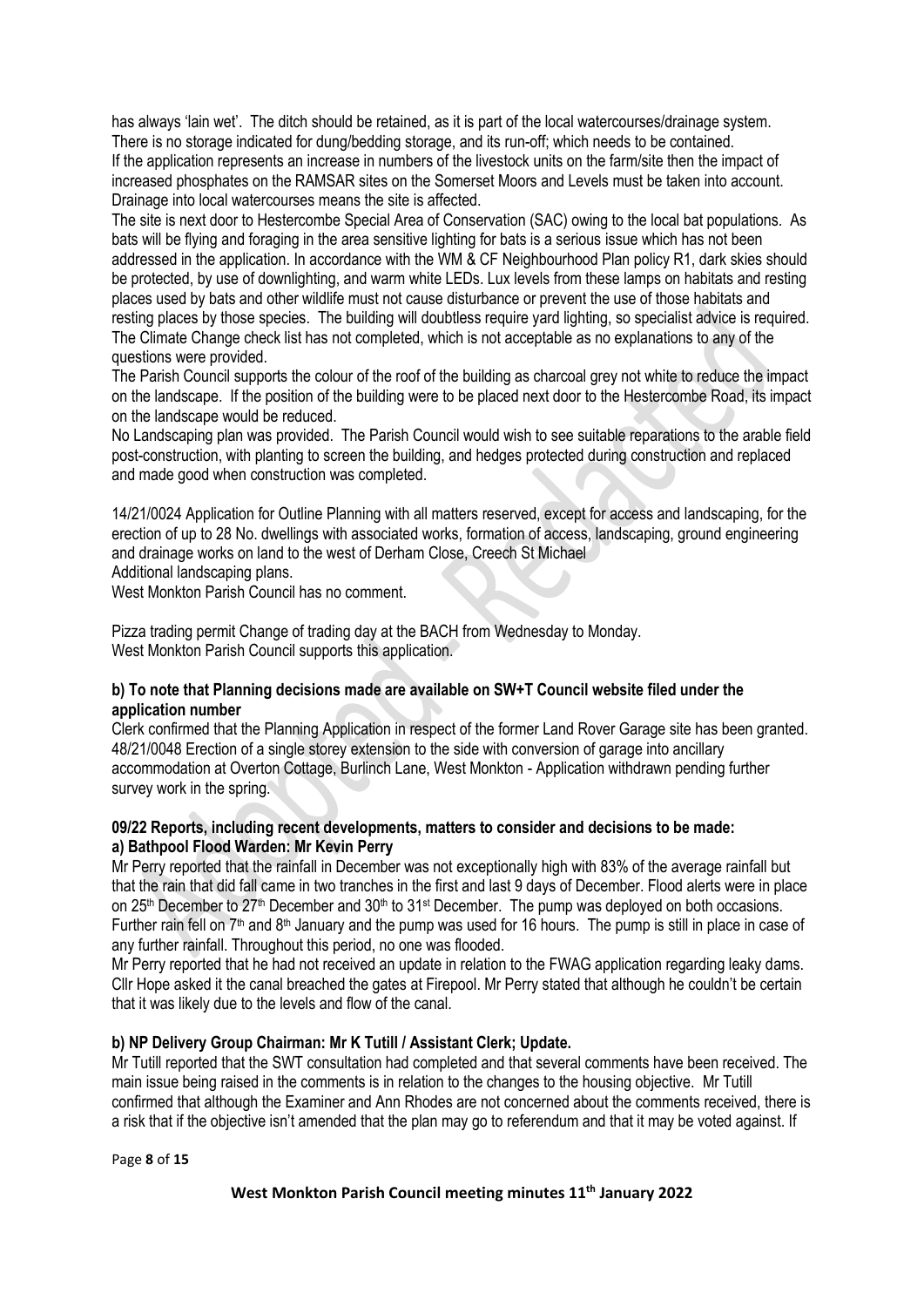the amended objective wording is removed entirely, RSL may object and the consultation process may have to re-start. Mr Tutill outlined another option to remove just the first part of the amended objective wording which relates specifically to the Country Park. Mr Tutill confirmed that policy R4 contains similar wording anyway. A discussion took place. Cllrs were in agreement to remove the first part of the amended objective wording as suggested by Mr Tutill. Proposed by Cllr Besley, seconded by Cllr Gage and all agreed by show of hands. Cllr Hall abstained.

Mr Tutill confirmed that CFPC will also need to approve the approach. CFPC Clerk confirmed that an Extraordinary Parish Council meeting will be arranged for approval.

Mr Tutill confirmed that changes to the NP document will need to be made in the next couple of weeks in order for the Independent Examination to proceed.

## **c) Councillors with roles of responsibility (not all Councillors will have a report to make) Footpaths**

Cllr Gage confirmed that 3 of the new gates have been installed by the Lengthsman and that photos have been circulated. There are 2 more gates to install. Cllr Gage asked the Parish Council if he should order further gates. Cllr Gage confirmed that gates on the outskirts of the Parish at Coombe Bottom need to be done. It was agreed to go ahead and order the gates needed to complete the whole Parish. Cllr Gage to also liaise with SCC about acquiring Footpath Signs for installation as required across the Parish.

## **BACH Chairman**;

Cllr Gage reported the outcome of recent conversations with the Headmaster at the School about some proposals. One is for an extension to be built to the rear of the BACH which will be accessible from the Activity Hall. The School is in agreement with this proposal if the school have half of the built additional storage. Cllr Cavill to talk to Ian Robinson, Chief Executive of the Oak Academy. The expected cost of the extension would be £20-30k which could be funded by CIL money. It was noted that Planning Permission would be required. It was agreed to add an item to the next PC meeting agenda to discuss further.

The second was for the PC to take on responsibility for maintaining the green space at the front of the BACH. The School is also in agreement with this proposal. Cllr Cavill suggested that volunteers in the Community could be called upon to lend a hand. Cllr Gage raised the matter of the manhole covers on the space which have sunk. The School has offered to share the cost of setting the manhole covers in concrete. This was agreed. Cllr Gage outlined some problems experienced at the weekend following the food box collection and the condition that the kitchen was found in for a hirer on Sunday afternoon. The Bookings Officer was very upset as a result of the situation. Cllr Gage outlined a proposal to show the Parish Councils appreciation of Maggie and Gordon and all that they do to enable the success of the BACH. It was agreed to offer to pay for a meal out for Maggie and Gordon up to the value of £100.00.

## **Allotments;**

Clerk confirmed that the allotment renewals had been sent out and payments are beginning to be received. Cllr Tully raised concerns expressed to him by one of the allotment holders about the fence that was removed / damaged during the construction of the neighbouring bungalows. Clerk confirmed that she was aware and that she would liaise with the Spital Trust Clerk.

### **Highways;**

Cllr Besley confirmed that he didn't have anything to report but requested that a meeting with SCC Highways is arranged. Clerk to arrange.

### **Water Resilience;**

Cllr Cavill and Hall confirmed that there was nothing to report.

### **Safe Routes to School**;

Cllr Tully confirmed that he had nothing further to report.

## **Public Open Spaces/ Children's Play Areas and Recreation;**

Cllr Hope confirmed that a meeting with SWT / Persimmon regarding the ERR bund trees is scheduled to take place on 14th January. It is hoped that after that meeting conversations should be able to progress about accepting money from Persimmon to plant trees, although it is noted that tree planting would need to take place by the end of March. It could be possible for tree planting to take place in phases. There is a general lack of clarity about the areas which will form part of POS adoption and which will form part of the Highways adoption. It

Page **9** of **15**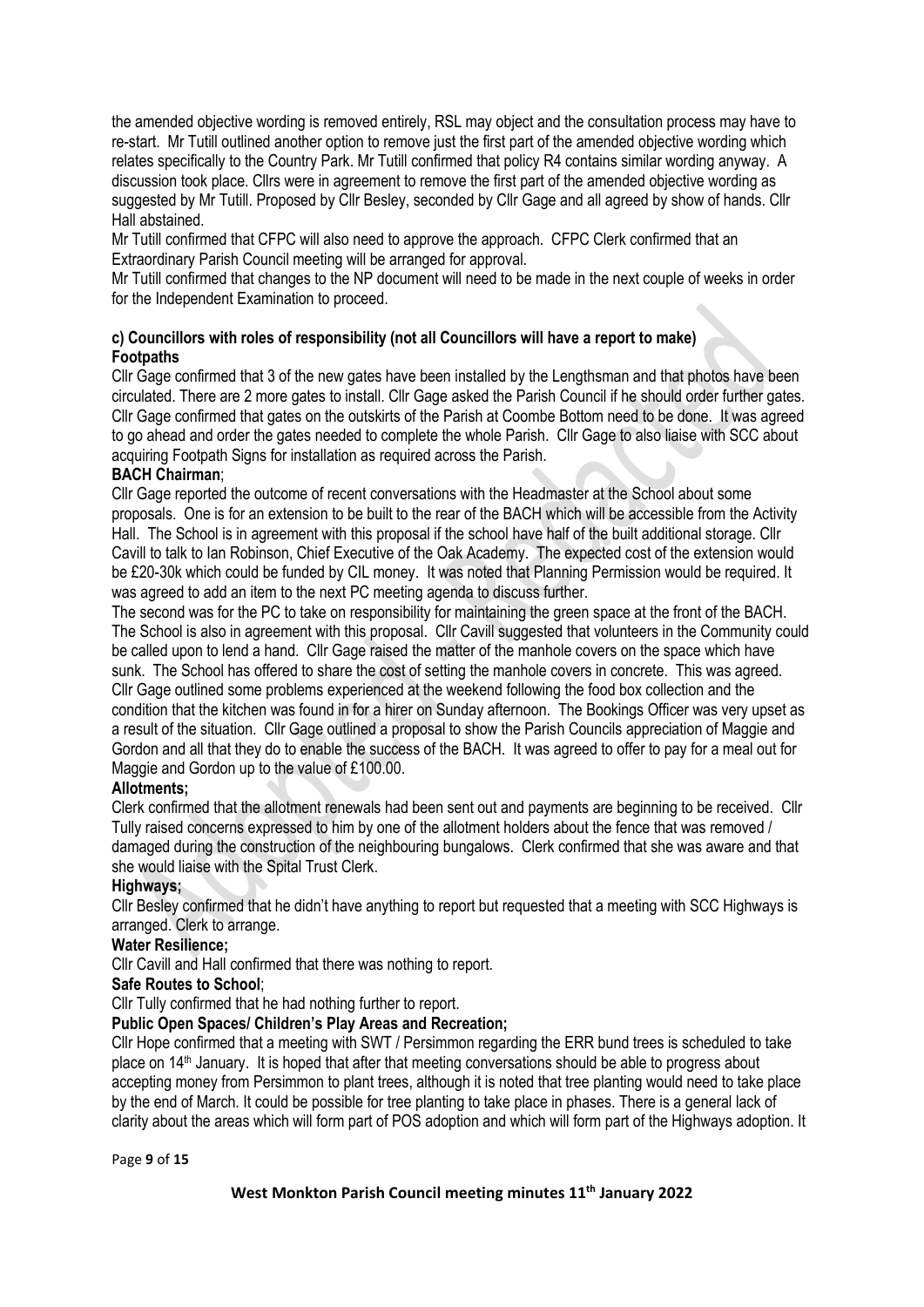was agreed that the WM Liaison Meeting should be arranged for the first Tuesday of February with Persimmon / Redrow and SWT.

## **Transportation**;

Cllr Elliston confirmed that he had nothing to report. Clerk confirmed that an item will be on the agenda for the next PC meeting to discuss Wivey Link.

## **d) Communications Report - Clerk.**

Parish Council Website:

- Village News Jan-Feb edition added.
- Further publication of the Community Governance Review /Survey added.
- A358 Taunton to Southfields Community update added
- Thatch Winter News Bulletin added
- Climate Change page updated with articles about the Climate Change Programme.
- Highways updates including for Creech Castle works.
- Regular updates to Highways (including road closures), Planning, Finance and Parish Council pages carried out.

Parish Council Facebook Page:

- Page likes / followers now at 678.
- Posts added sharing the news items added to the website.

Monkton Matters

- 12 new articles added in December.
- Articles on Monkton Matters being shared on Monkton Matters Facebook page to pull users to the website.
- Business directory now live and has details of 7 businesses so far.

## **e) GDPR**

Nothing to report.

## **f) WMPC Chairman; Cllr Haskins**

Cllr Haskins confirmed that he had nothing to report and would report the Highways issues that he has come across via the SCC website.

# **Representatives on outside bodies/Response to Consultations:**

**g) West Monkton Village Hall Management Committee**

Cllr Tully confirmed that he had nothing to report.

## **h) The Spital Trust**

Cllr Ellis confirmed that there is not much to report. The next meeting of the Spital Trust is scheduled to take place in March.

Cllr Ellis confirmed the details of Gloria Day's funeral. It will take place on 20<sup>th</sup> January at 12noon at West Monkton Church. It was agreed to either make a donation of £25.00 or purchase flowers to that value. Assistant Clerk to make enquiries as to the preference of the family.

### **i) Any events at which WMPC was represented**

Assistant Clerk Community confirmed that the clearance of Dyers Brook by volunteers took place before Christmas which went really well. Volunteers are now being recruited for litter picking. Assistant Clerk confirmed that more litter picking equipment has been ordered.

## **j) Consultations responses to be developed / approved for submission**

DS Fire and Rescue consultation - <http://www.dsfire.gov.uk/community-risk-plan> It was agreed not to make a Parish Council comment in respect of this consultation.

Page **10** of **15**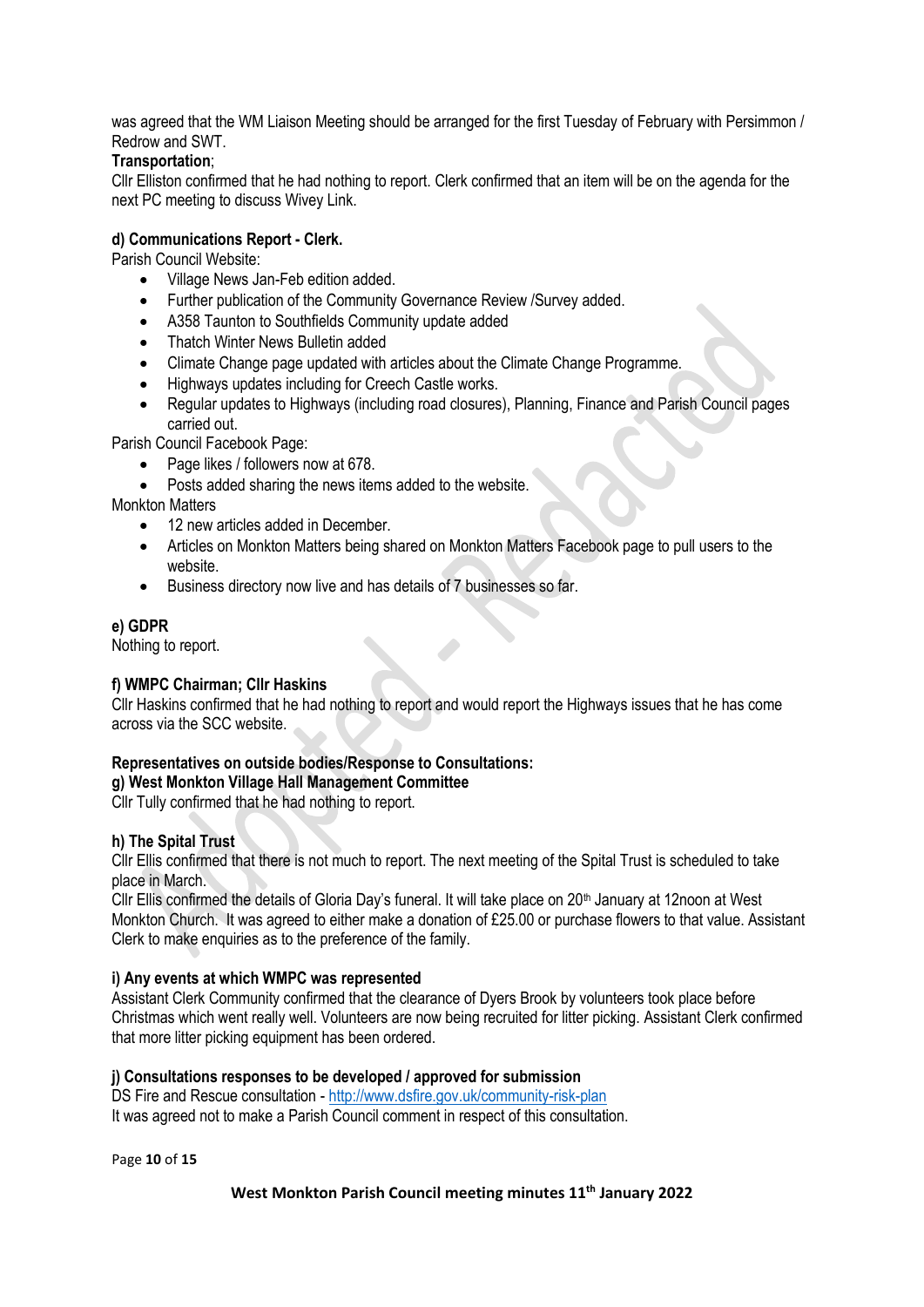Connecting our Garden Communities - active travel linkages - [https://www.somerset.gov.uk/roads-and](https://www.somerset.gov.uk/roads-and-transport/roads-and-transport-local-cycling-and-walking-infrastructure-plans-lcwips/)[transport/roads-and-transport-local-cycling-and-walking-infrastructure-plans-lcwips/](https://www.somerset.gov.uk/roads-and-transport/roads-and-transport-local-cycling-and-walking-infrastructure-plans-lcwips/)

It was agreed not to make a Parish Council comment in respect of this consultation.

Clerk drew the Parish Councils attention to a petition regarding councils being able to have the choice to meet remotely.

It was agreed that the Clerk would sign the petition on behalf of the Parish Council.

## **10/22 Asset Register**

Up to date.

## **11/22 Finance**

### **a) BACH Finance to 31 st December 2021.**

Clerk summarised the BACH Finance report circulated in advance of the meeting which confirmed the income and expenditure in relation to the BACH up to the 31st December 2021.

## **b) Quotes**

- Following the Budget setting and precept meeting on 29<sup>th</sup> November 2021:
	- o Precept request for £64,517.00 for 2022/2023 submitted to SWT.
		- $\circ$  Based on SWT tax base figures for 2022/2023, capital expenditure at the CP shared costs of CF PC and WM PC remains 50:50, whilst the maintenance and general running costs will be shared WMPC 70% and CFPC 30%.
- ⚫ CIL projects
	- o current: Anticipated costs of supply and installation of Safer Route to School at Country Parktop layer of fine to dust gravel to finish the surface will be delayed until pond installation is complete and the site has dried out likely cost £2500.00. Extra paths to be installed (extra cycleway running north south may be 16-17K). Remedial work to repair muddy sections resulting from tracked vehicle in pond installation £750.00.

o Donation to Fire Brigade for helping fill the pond £500.00

Proposer Cllr Elliston, seconded by Cllr Hall and all agreed by show of hands.

- o Suggested: St Quintins play area refurbishment. Ref report of site meeting circulated 7/1/2022. Quotes expected from M Davies.
	- (Jessica Play 14,995.00 ex vat).

Agreement in principle to consider refurbishment/replacement of St Quintins Play area and minor improvements to Meadway and Acacia gardens in collaboration with SWT using CIL funds.

It was agreed to progress enquiries.

### **c) Receipts and payments**

*Information relating to named, or otherwise identifiable, individuals is confidential and has been redacted in documents placed in the public domain.* **Receipts** 

| neceipla                                                      |                                      |
|---------------------------------------------------------------|--------------------------------------|
| <b>Interest Lloyds</b>                                        | £ 0.69, Dec 9th statement            |
| Nationwide                                                    | £3.22 Dec 30 <sup>th</sup> statement |
| <b>PSDF</b>                                                   | £2.59 Dec 31st statement             |
| Unity Bank                                                    | $£5.18$ (annual)                     |
| Donation to Parish Food Box initiative                        | £1000.00                             |
| Allotment rents x6 in Jan (1 in Dec, 1 in Feb column) £180.00 |                                      |
|                                                               |                                      |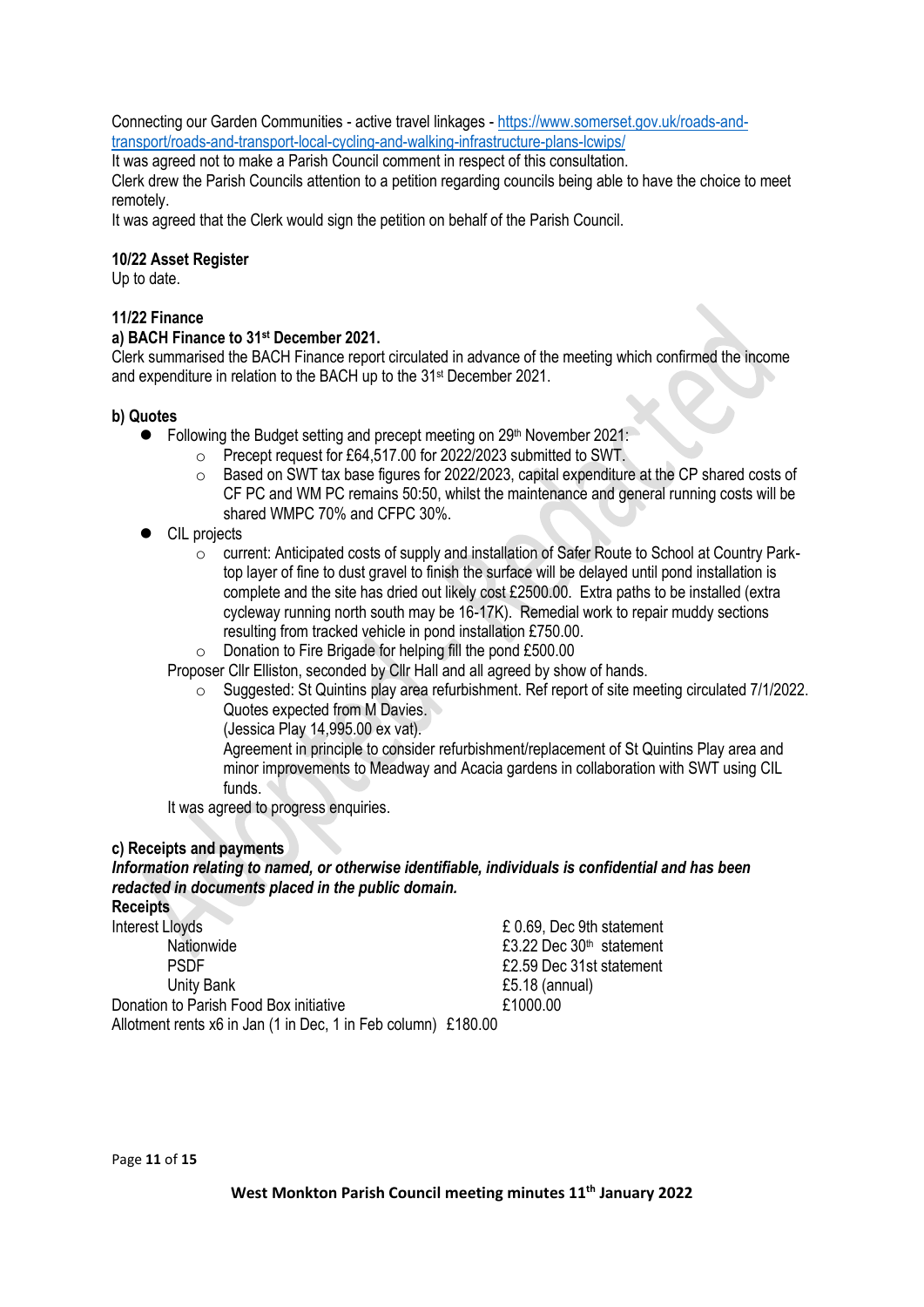| <b>Payments</b>                                                                               |                          |           |              |                            |                                              |
|-----------------------------------------------------------------------------------------------|--------------------------|-----------|--------------|----------------------------|----------------------------------------------|
| payee                                                                                         | <b>Payment ex</b><br>vat | Vat       | <b>Total</b> | How<br>paid                | <b>Budget line</b>                           |
| A Pritchard litter picking                                                                    |                          |           |              | d-d                        | Wages pd into voluntary<br>'nest', see below |
| Employee pension contributions                                                                |                          |           |              | d-d                        | Pension contributions                        |
| <b>Employer pension contributions</b>                                                         |                          |           |              | d-d                        | <b>HMRC</b>                                  |
| A Shephard Clerks salary SCP30                                                                |                          |           |              | bacs                       | salary                                       |
| P Cavill assistant clerk2 salary SCP 34                                                       |                          |           |              | bacs                       | salary                                       |
| K Welsh assistant clerk-community                                                             |                          |           |              | bacs                       | salary                                       |
| salary SCP 26                                                                                 |                          |           |              |                            |                                              |
| HMRC month 10                                                                                 |                          |           |              | bacs                       | Employer/NIC/PAYE                            |
| A Shepherd Homeworkers allowance                                                              |                          |           |              | bacs                       | Homeworkers allowance                        |
| P Cavill homeworkers allowance                                                                |                          |           |              | bacs                       | Homeworkers allowance                        |
| K Welsh homeworkers allowance                                                                 |                          |           |              | bacs                       | Homeworkers allowance                        |
| A Shepherd third quarter expenses                                                             |                          |           |              | bacs                       | <b>Clerks expenses</b>                       |
| P Cavill third quarter expenses                                                               |                          |           |              | bacs                       | Clerks exp                                   |
| K Welsh third quarter expenses                                                                |                          |           |              | bacs                       | Clerks exp                                   |
|                                                                                               |                          |           |              |                            |                                              |
| S Rolls Lengthsmans Services in Dec                                                           | 31.25                    | No vat    | 31.25        | bacs                       | Lengthsmans services                         |
| S Rolls Lengthsman services CIL                                                               | 93.75                    | No vat    | 93.75        |                            | <b>CIL</b>                                   |
| footpath gates                                                                                |                          |           |              | bacs                       |                                              |
| <b>B Turner Environment initiatives/comms</b><br>Dec invoice WMPC 12                          | 162.50                   | No vat    | 162.50       | bacs                       | environment                                  |
| Burnham Portaloo at CP Dec                                                                    | 92.00                    | 18.40     | 110.40       | bacs                       | CP vol                                       |
| Wee Trees forest school fence                                                                 | 782.60                   | 146.92    | 929.52       | bacs                       | CIL share with CFPC ex<br>vat                |
| To CFPC: WMPC share of over-run on<br>grant for CP projects (pond and forest<br>school) 50:50 | 5190.61                  | No vat    | 5190.61      | bacs                       | <b>CIL</b>                                   |
| Sharp Cat postage for survey                                                                  | 219.09                   | 43.82     | 262.91       | bacs                       | env                                          |
| QSS IT GDPR maintenance for each<br>laptop $(x30)$                                            | 25.50                    | 5.10      | 30.60        | bacs                       | $\mathsf{I}\mathsf{T}$                       |
| SWT grass cutting/empty dog bins 3rd<br>quarter                                               | 1411.98                  | 282.40    | 1694.33      | bacs                       | Dog bin/grass cut                            |
| Elan City SID device, invoice expected                                                        | 1919.00                  | 383.80    | 2302.80      | bacs                       | <b>CIL</b>                                   |
|                                                                                               |                          |           |              |                            |                                              |
| Keep Britain Tidy litter picks and hoops x<br>5                                               | 113.34                   | 22.66     | 136.00       | <b>Bacs</b><br><b>PAID</b> | env                                          |
| The Defib Pad (replacement pads at<br>BACH)                                                   | 94.00                    | 18.80     | 112.80       | <b>Bacs</b><br><b>PAID</b> | <b>BACH</b>                                  |
| Crisis Fund CCS                                                                               | 1000.00                  | No vat    | 1000.00      | <b>Bacs</b><br><b>PAID</b> | Youth and Community                          |
| Bradfords pea gravel for forest school<br>drainage                                            | 70.00                    | 14.00     | 84.00        | <b>Bacs</b><br><b>PAID</b> | <b>CIL</b>                                   |
| Kate Welsh youth club expenses (pizza)                                                        | 16.00                    | No vat    | 16.00        | <b>Bacs</b><br>PAID        | Youth and community                          |
| Samantha Traylor DJ for YC                                                                    | 80.00                    | inclusive | 80.00        | <b>Bacs</b><br><b>PAID</b> | Youth and community                          |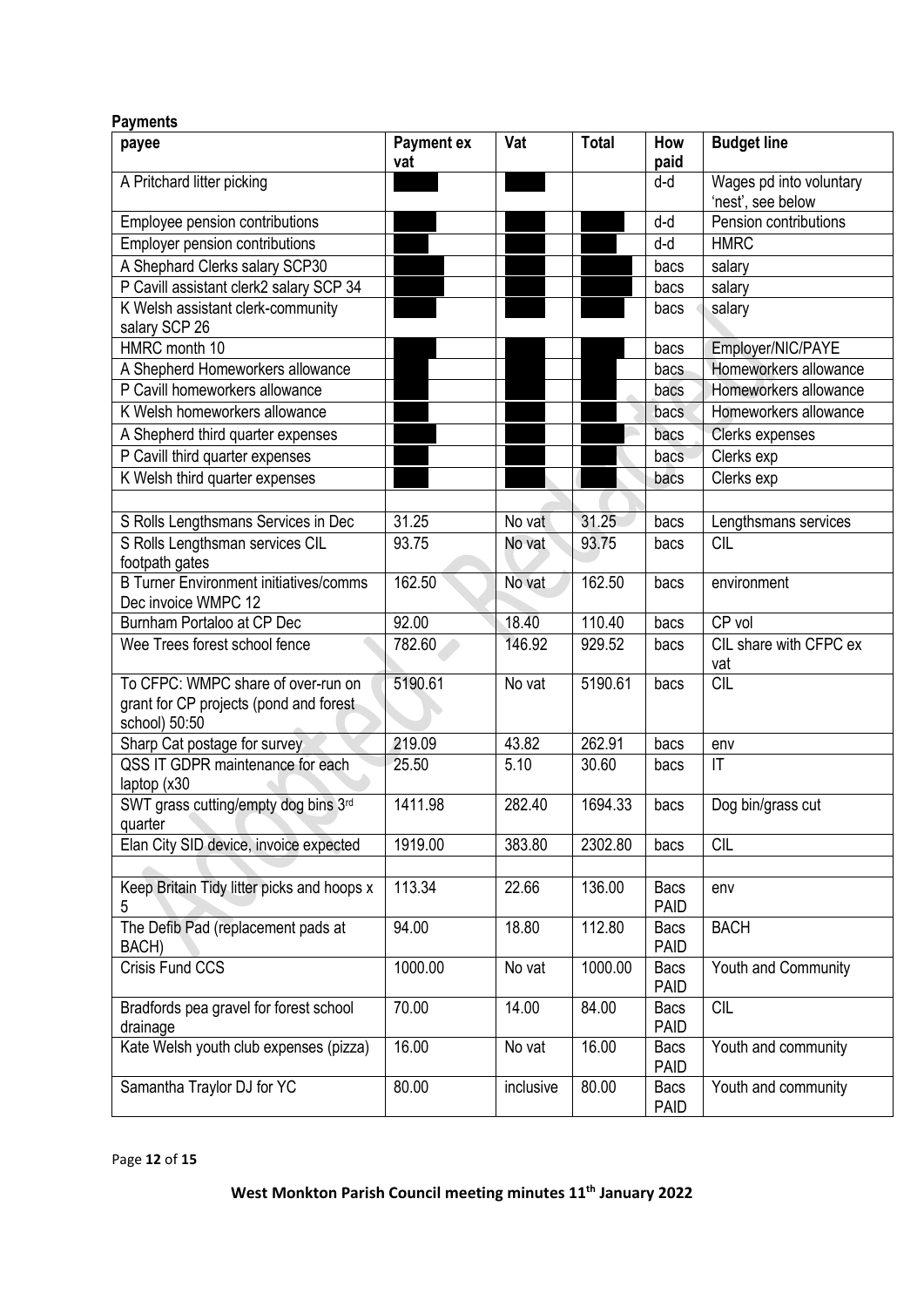| SLCC ILCA Training KW | 120.00 | 24.00 | 144.00 | <b>Bacs</b> | training |
|-----------------------|--------|-------|--------|-------------|----------|
|                       |        |       |        | <b>PAID</b> |          |

*Any other invoices received before11th Jan 2022. Payments by bacs wherever possible.* Resolution: to make payments described above:

Proposed by Cllr Hall, seconded by Cllr Ellis and all agreed by show of hands.

Payments made since last meeting of WMPC.

## **1. To note: Payments made using debit card**

## **2. To note: Payments by bacs/transfer:**

## **3. To note: Payment by direct debit**

Invoice 6862 Jan 5th Monthly payment of £12.00 + vat £2.40 = £14.40 to Tailored Auto Enrolment, (now RollPay) for the servicing plan.

Tailored auto enrolment pension deductions: £79.45

Invoice SWS 109353 to follow Monthly invoice £59.80 + vat £11.96 = £71.76 to Somerset Web Services (13 mailboxes)

Invoice SWS 109323 Monthly invoice for web life hosting (MM) £23.00 +vat4.60 = £27.60 Microsoft office £9.48

## **4. Cheque**

Nil

## **5. Transfer between accounts**

15.12.2021 £20000.00 from Business a/c to Treasurers a/c

## **d. WMPC Bank reconciliation**

Bank reconciliation and budget check: please check on green financial sheet. Ask any questions by email. Bank reconciliation for 1st December is complete and balanced.

### *General notes on spreadsheet*

Each column heading is dated first of the month.

Each monthly receipt column is a snapshot of what **has been received** in the month prior to 1st of the month. Each monthly expenditure column itemizes payment that **will be made** (i.e., paying the last month's bills) after 1st of the month. These are the monthly list of payments for approval.

Bank statements for 1<sup>st</sup> of the month provide the figures shown on the financial sheet (bottom left - hand corner).

*Specific notes for WMPC December financial sheet* 

WMPC Receipts

Shows receipts between 1 Nov and 30 Nov includes interest from bank accounts.

WMPC Expenditure details ref green financial sheet which shows only totals – details below Sundry admin: Viking orders ink and set up home office 43.79 + 66.50, Viking orders 117.56 + 41.14 = 158.70, Microsoft payment 9.48. Total £278.47

In Dec column Parish Online annual sub 150.00 +vat30.00= £180.00; Microsoft payment 9.48. Total 189.48 Equipment (new Line) all PPE purchases hard hats 119.75, gloves 59.10 first aid kit 13.65 Total = £192.50 In Dec column hi viz and goggles £367.67

In Jan column Litter picks and hoops 136.00

CP vol: Reimburse Vol Coordinator expenses, £68.34; EGWhite topping in Aug 270.00 +vat54.00 = £324.00; Burnham Portaloo 105.60; A Hall CP wood, keys etc 169.09; Total £667.03

Page **13** of **15**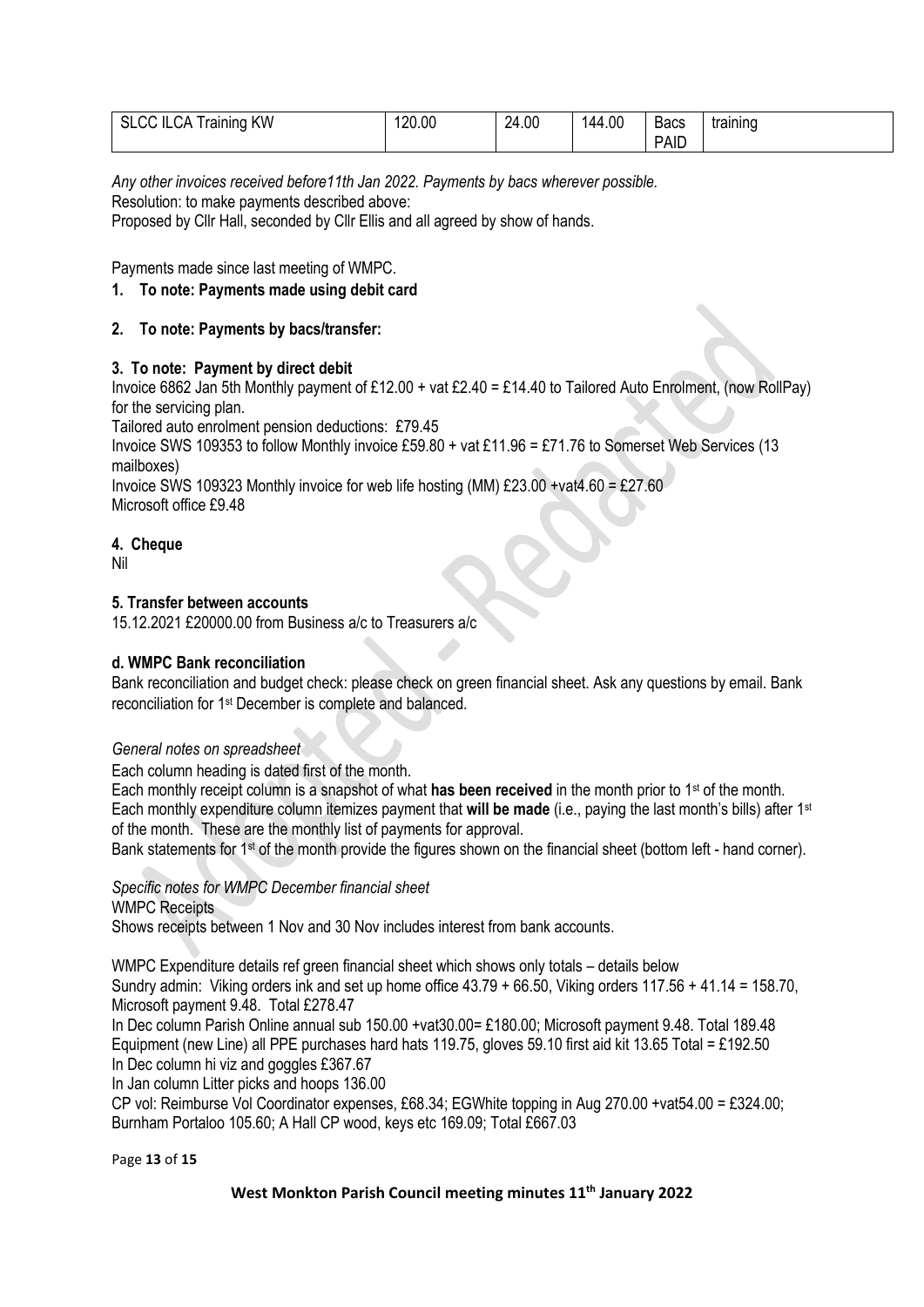CIL: in Nov column Glasdons bollard for CP safer route to school 228.50 In Dec column R W Gale 2250.00 (issue invoice to CFPC for half ex vat = £1062.50) Wellers Hedley CP covenants 441.60; gravel for CP 84.00. Total 3075.60.

In Jan column Lengthsman footpaths gates 93.75, share of pond overrun 5190.61, Wee Trees forest school 929.52, SID 2302.80. Total 8516.68

Comms: SWS on direct debit gsuite (vat breakdown above) 71.76, SWS MM hosting on direct debit (vat breakdown above) 27.60. Total = 99.36

Grants: Crisis appeal CCS 1000.00

IT Laptop for KW 1344.78, Set up laptop 32.34 Printer (Asst clerk-com) and inks £151.85 (part of 204.53, inks x 2 to follow) Total 1528.97

Env In Dec column Business all about you 175.00 B Gage exp 196.09, G Hope exp 99.41 Total 470.50 In Jan column Sharp Cat postage for survey 262.91, Business all about you 162.50, Keep Britain tidy litter picks and hoops 136.00, Total 561.41

Youth Club: A Crome exp 38.10, pizzas (KW), 16.00, DJ for disco 80.00. Total 134.10

**e. To note the next meeting of the Audit Working Party on Friday 21 January 2022 at 9.00 am by zoom. Identify/report progress on major climate initiative scheme.** Noted

**12/22 Other matters for report only – items for discussion - no decision a) Items for next meeting agenda – by Monday 17th January 2022 or Monday 31st January 2022** Noted

## **Confidential Session**

## **13/22 Country Park Update**

The letter received from Sally Stark at SWT regarding the Glebe Farm Planning Application and Country Park Lease was shared on screen and discussed.

A draft response letter developed by CFPC Cllr Mike Batsch was shared on the screen. The letter provided a draft response to the three questions in Sally Stark's letter. Clerk to share the SWT letter and draft response letter with Councillors for feedback to be sent to the Clerk by close of play on Wednesday  $12<sup>th</sup>$  January. The CP Working Group meeting notes were discussed. The recommendation to instruct Wellers Hedleys solicitors to deal with the Crown Estate to obtain written confirmation that the Forest School structure is acceptable according to the restrictive covenant was agreed. Clerk to liaise with solicitor.

## **14/22 Dates of forthcoming meetings:**

Parish Council:

Second Tuesday in the month (Business focused meeting)

2022: 8th Feb, 8th Mar, 12th Apr, 10th May, 14th Jun, 12th Jul, 9th Aug, 13th Sep, 11th Oct, 8th Nov, 13th Dec.

Fourth Tuesday in the month (Community / project focused meeting)

2022: 25th Jan, 22nd Feb, 22nd Mar, 26th Apr, 24th May, 28th Jun, 26th Jul, 23rd Aug, 27th Sep, 25th Oct, 22nd Nov.

Audit Working Party: 21st January 2022 at 9.00am (Virtual) Annual Parish Meeting: 29th March 2022 BACH committee: 14<sup>th</sup> March 2022 at 7pm

Budget and Precept Working Party TBC November 2022 at 7pm

Meeting finished at 10.05pm